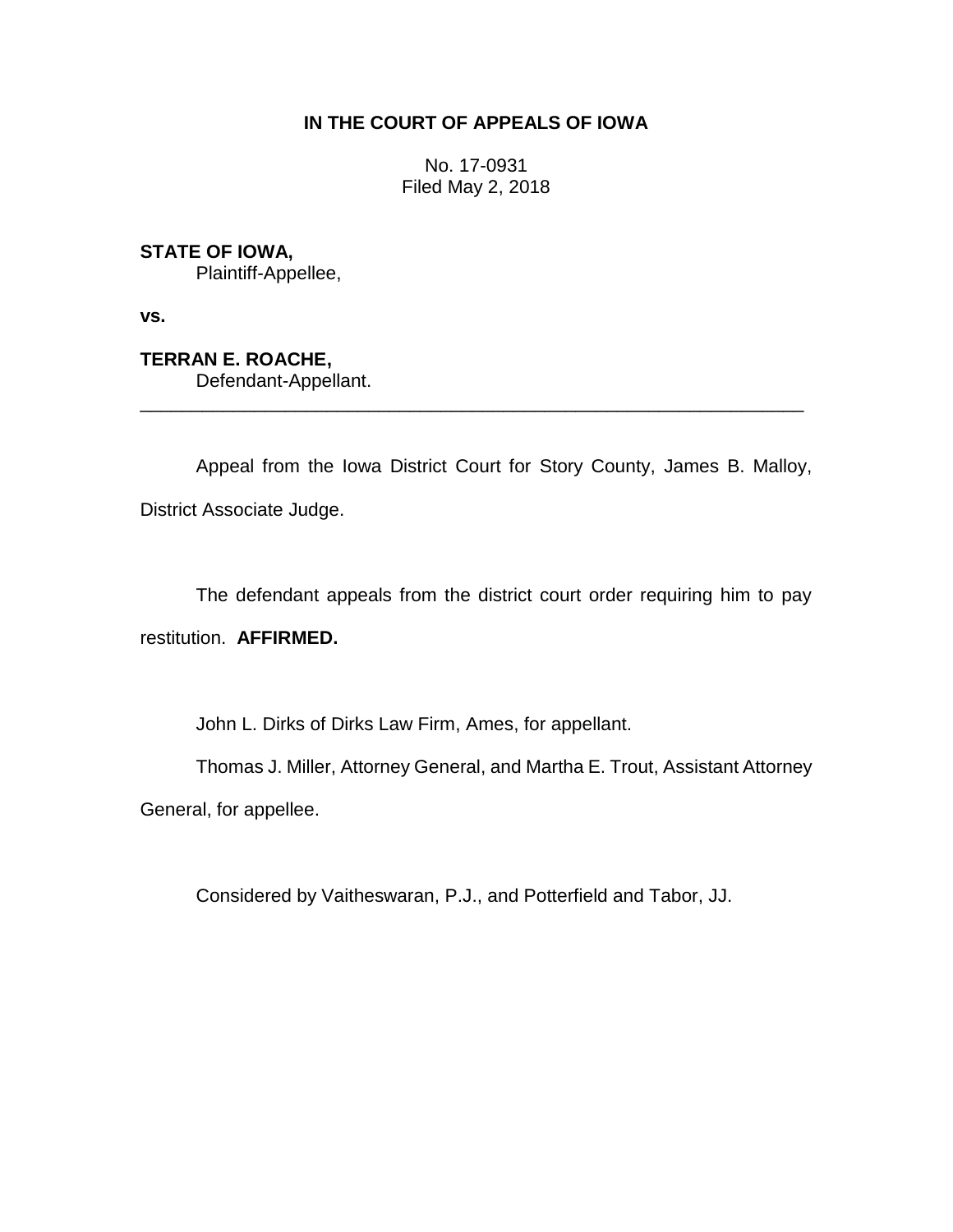## **POTTERFIELD, Judge.**

Terran Roache appeals from the district court order requiring him to pay \$3557.08 in restitution.

In October 2016, Roache was charged with eleven crimes in two separate trial informations, stemming from a rash of automobile burglaries reported to the Ames police on two days earlier that month. Roache reached a plea agreement with the State, whereby he agreed to enter guilty pleas to one count of seconddegree criminal mischief and one count of third-degree burglary and to pay restitution on all eleven of the counts. In return, the State agreed to dismiss the other nine charges.

Later, the State filed a statement of pecuniary damages in the amount of \$4515.80. As part of the damages, the State included \$1900 to Jordan Hagedon for a "Northland CDL Training book" and \$958.72 to another victim for the repair of a vehicle window. The court approved the statement of pecuniary damages and filed an order requiring Roache to pay the full \$4515.80.

Roache objected to the restitution order—specifically the amounts listed above—as unreasonable. He also claimed the State had not established a causal connection between his offense and the CDL training book.

At a hearing on the matter, the victim who submitted the \$958.72 estimate did not appear, and the estimate was not received into evidence. Hagedon appeared and was called to testify. He testified he had paid to take a class through Northland CDL Training & Licensing; as part of the course work, he had received a book entitled, "Pre-Trip Inspection Study Guide," which was a "published, marked, and copyright booklet" and "the sole property of Northland CDL Training."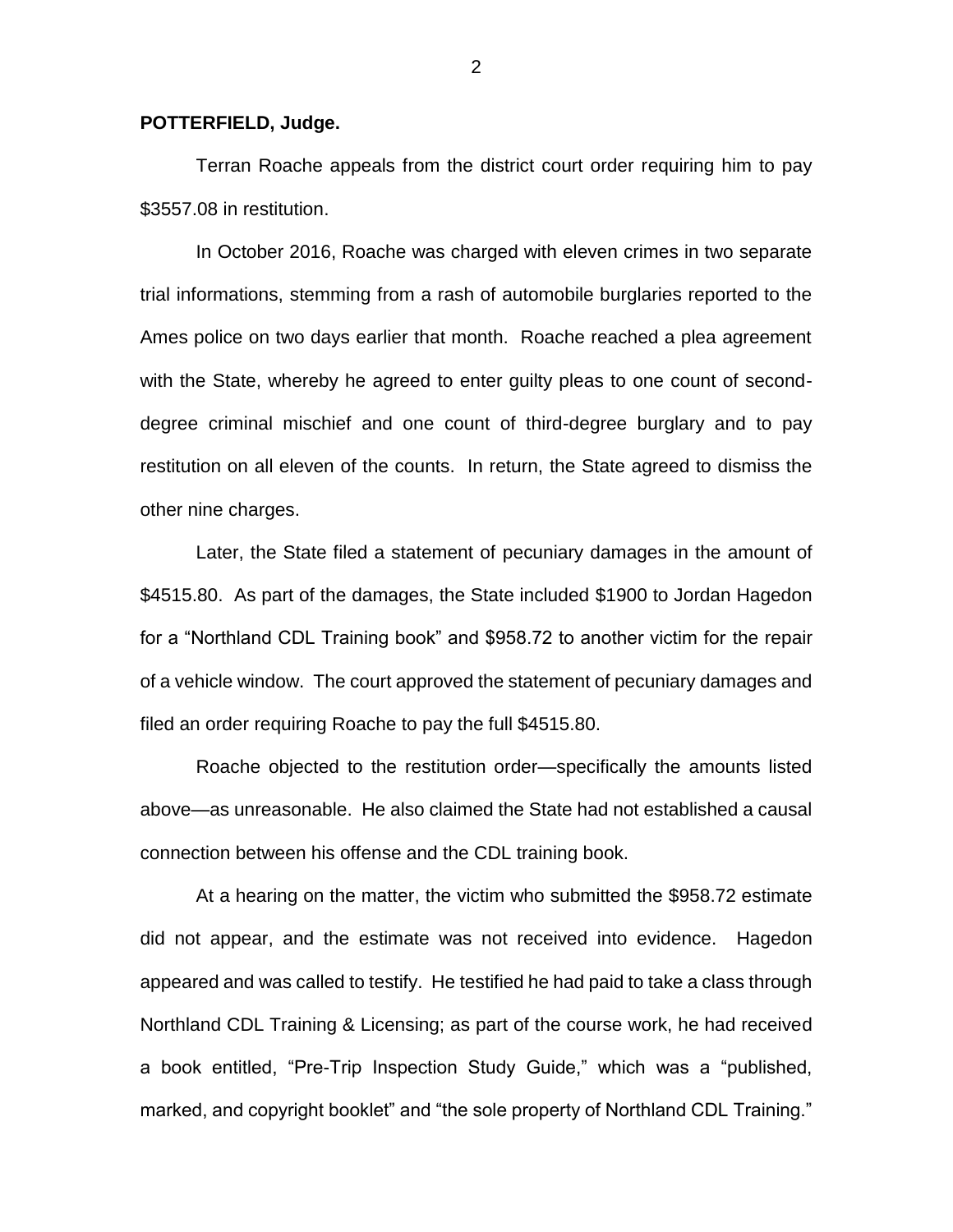At the time he received the booklet, he signed an agreement stating he was "fully aware" he was responsible for returning the study guide and "fully understand[s]" he would be fined for failing to do so. The State admitted into evidence the signed agreement, which Hagedon had signed on September 22, 2016. Hagedon further testified the study guide was in his backpack, which Roache had stolen when he broke into Hagedon's vehicle. The study guide was apparently never recovered. Although the signed agreement did not include the amount of the fine for failing to return the study guide, the State also admitted into evidence a second form Hagedon had signed with Northland CDL Training & Licensing—this one on October 10, a day or two after the guide was taken. The second form stated, in part, "By losing and not returning the said study guide on my final testing date, I also fully understand I will be charged a fine 4x the course tuition. The calculated charge for this course is \$1900." Hagedon had not yet paid Northland, stating, "They've been waiting for what we would hear from restitution," but testified he had an outstanding balance with them for the full amount of the fine. On crossexamination, Hagedon testified the study guide "was a small booklet, soft covered" and approximately "six-by-eight or ten inches in diameter." He agreed the value or cost of the book itself was not \$1900. Hagedon was asked by the court if he had talked to the company about waiving the fine since the book was stolen rather than lost; Hagedon responded:

I did. All they said was that they reiterated the fact that people have not returned them in the past, and they do charge the four times the cost of the class. And I did ask that, and they said that if I did get money out of the restitution, they'd like to see that, because it's still a risk to them, I guess, with their copyrighting or their—they wrote that book, they publish that book themselves, and they didn't want that getting out.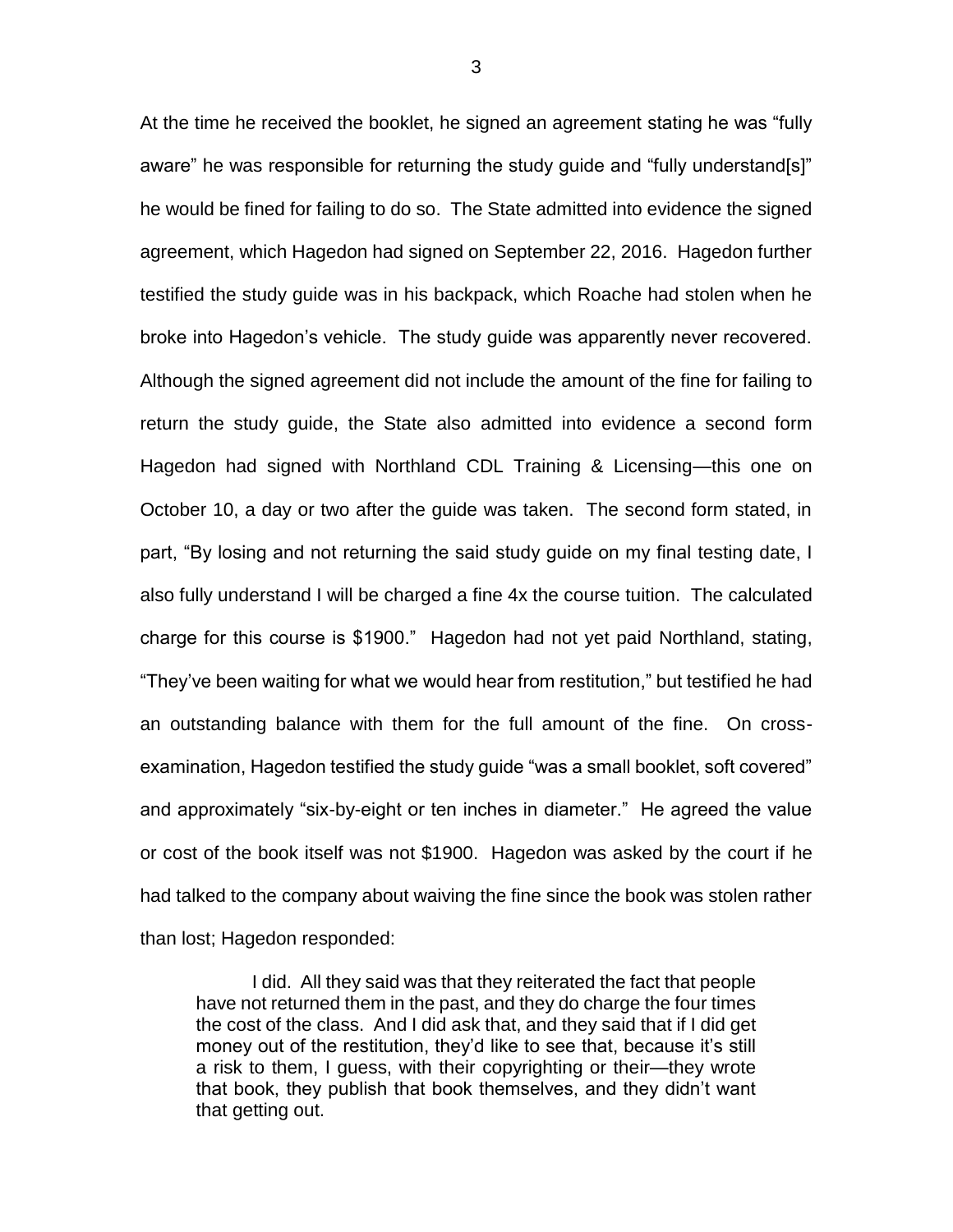The court also asked Hagedon if he knew what would happen if he failed to pay the fine or if it was not ordered as restitution, and he indicated he did not know.

In its written ruling, the district court denied the claim for the windshield repair but affirmed the rest of the restitution order, requiring Roache to pay \$3557.08 in restitution. In doing so, the court stated:

The "damage" to [Hagedon] for failing to return the study guide came to \$1900. But for [Roache's] criminal actions, [Hagedon] would not have been assessed that "fine." The court would presume that \$1900 far exceeds the actual cost to print the study guide, but the actual cost of the study guide does not reimburse [Hagedon] for the loss he sustained as a result of [Roache's] actions. The amount claimed for damages is approved in the amount of \$1900 for the study guide.

Roache appeals the district court's ruling.

"We review restitution orders for correction of errors at law." *State v. Hagen*, 840 N.W.2d 140, 144 (Iowa 2013). "In reviewing a restitution order 'we determine whether the court's findings lack substantial evidentiary support, or whether the court has not properly applied the law.'" *Id.* (quoting *State v. Bonstetter*, 637 N.W.2d 161, 165 (Iowa 2001)).

While Roache disagrees with the amount of the fine associated with the lost study guide, nothing in the record suggests the amount of the fine was exaggerated by Hagedon. Roache presented no contradictory evidence. In fact, Hagedon testified Northland refused to waive the fine and "reiterated the fact that people have not returned them in the past, and they do charge the four times the cost of the class." Substantial evidence supports the conclusion the fine was \$1900. Next, Roache implies that he should only be responsible for the cost of reprinting the book or the actual value of the book, but doing so loses sight of the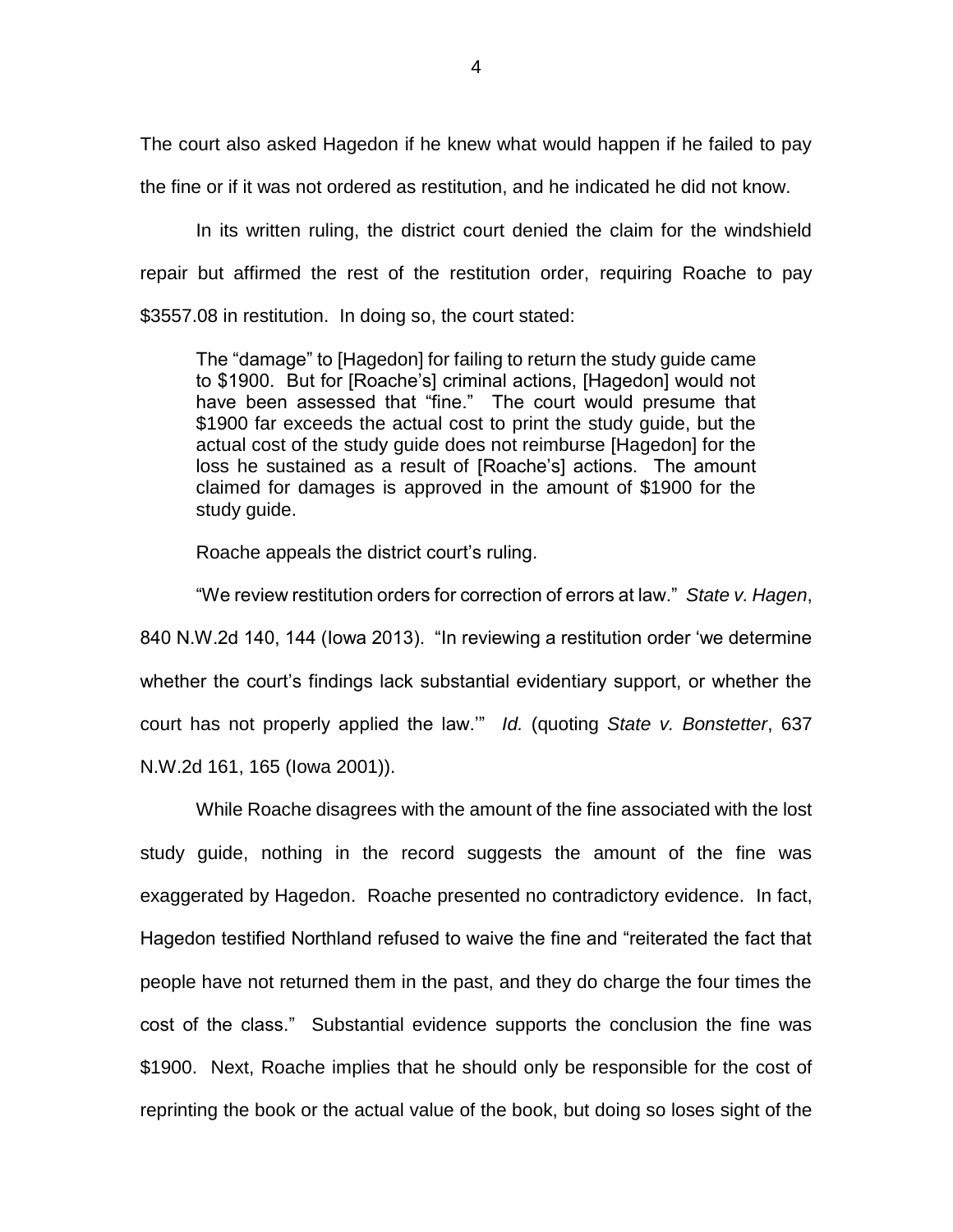purpose of restitution. *See Bonstetter*, 637 N.W.2d at 165 ("The word 'restitution' connotes restoring or compensating the victim for loss. Unlike other forms of penal sanctions, restitution forces the offender to answer directly for the consequences of his or her actions."). Here, Hagedon had an outstanding balance of \$1900 with Northland; the outstanding balance would not be satisfied by proffering the value of the book. *See id.* at 166 ("A restitution order is not excessive if it bears a reasonable relationship to the damage caused by the offender's criminal act."). And "[o]nce the causal connection is established by a preponderance of the evidence, 'the statute allows recovery of 'all damages'. . . which the state can show by a preponderance of the evidence." *Id.* at 168 (citations omitted).

Much of Roache's causation arguments—the idea that it was not his action of stealing the study guide that resulted in the \$1900 outstanding balance—hinge on his ideas of actions Hagedon could take so as not to pay the outstanding balance. He claims Northland decided on an unreasonable value for the fine and that the contract Hagedon signed after the study guide was taken is a contract of adhesion. But Roache has provided no authority for the proposition that the victim must do whatever is necessary to reduce the defendant's restitution obligation. It is undisputed that at the time of the restitution hearing, Hagedon had an outstanding balance of \$1900 to Northland.

The record reflects that Hagedon was not aware what amount he would be fined by Northland if the study guide was not returned, but he had signed an agreement recognizing that he would be fined in such an instance. We agree with the district court's reasoning: "But for [Roache's] criminal actions, [Hagedon] would not have been assessed" a fine, which—although the amount was unknown at the

5